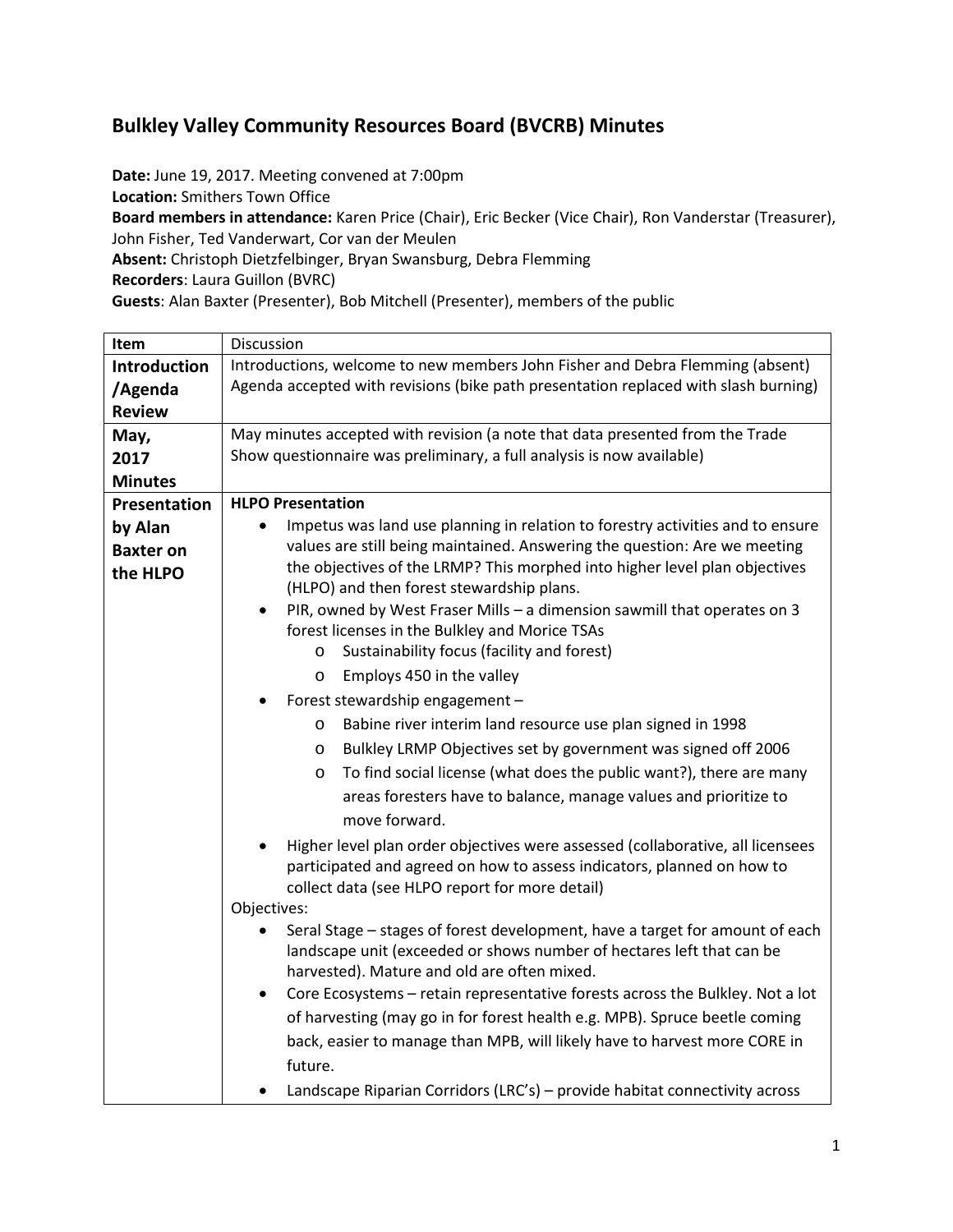|                 | landscape. Most meet targets, ones that don't are remnants of previous                                                                                  |  |  |  |  |
|-----------------|---------------------------------------------------------------------------------------------------------------------------------------------------------|--|--|--|--|
|                 | harvesting and a few are from MPB management.                                                                                                           |  |  |  |  |
|                 | (Comment from previous CRB member) Everyone was in agreement<br>O                                                                                       |  |  |  |  |
|                 | in the past with CORE ecosystems and landscape corridors.                                                                                               |  |  |  |  |
|                 | One of things that have changed is there is no longer local control,<br>O                                                                               |  |  |  |  |
|                 | must go through government.                                                                                                                             |  |  |  |  |
|                 | Open Road Density – open and closed road density, a FLNRO project to                                                                                    |  |  |  |  |
|                 | classify all roads as drivable, estimate amount of activity has helped a lot;                                                                           |  |  |  |  |
|                 | will be updated every five years.                                                                                                                       |  |  |  |  |
|                 | Telkwa Caribou - WHA order sets seral stage targets for the Telkwa Caribou<br>$\bullet$                                                                 |  |  |  |  |
|                 | recovery area, changed seral stage targets.                                                                                                             |  |  |  |  |
|                 | Grizzly Bear High Value Habitat - security and bedding habitat, minimum                                                                                 |  |  |  |  |
|                 | 80% of FMLB greater than 50yrs. Diverse understory for feeding. Want 10m                                                                                |  |  |  |  |
|                 | height. Max 25% less than 3m height. Some areas not meeting requirements                                                                                |  |  |  |  |
|                 | may be wetlands, but still good habitat (stand level vs. landscape).                                                                                    |  |  |  |  |
|                 | Watershed Assessments - 38 watersheds in Bulkley. Different amount of<br>$\bullet$                                                                      |  |  |  |  |
|                 | water absorbed depending on heights. Road density and road stream                                                                                       |  |  |  |  |
|                 | crossings affect sediment scores. None exceeded (1 projected).                                                                                          |  |  |  |  |
|                 |                                                                                                                                                         |  |  |  |  |
|                 | Wildlife Tree Retention - percentage of area left as WTR (target percentage<br>٠                                                                        |  |  |  |  |
|                 | of cutblock area to be retained in WTR patches). The current goal is 11%.<br>(Comment from CRB member) Recent studies show number should be 20%.        |  |  |  |  |
|                 | Patch Size - spatially and temporally placement of blocks. Mimic the pattern<br>٠                                                                       |  |  |  |  |
|                 | of natural disturbance occurring within the landscape.                                                                                                  |  |  |  |  |
|                 | Getting more consistent in analyzing this, previously grouped all area                                                                                  |  |  |  |  |
|                 | O<br>within 40 yrs of each other and physically touching, now group 0-20                                                                                |  |  |  |  |
|                 | yrs of age if 100m of each other.                                                                                                                       |  |  |  |  |
|                 |                                                                                                                                                         |  |  |  |  |
|                 | Areas reserved from harvest - Not in any objectives; what foresters wanted<br>to know. Crown land reserved from harvest: parks, protected areas, SMZ's, |  |  |  |  |
|                 | no harvest zones, core ecosystems, WTR areas, Crown reserves (constitutes                                                                               |  |  |  |  |
|                 | 26% in Bulkley).                                                                                                                                        |  |  |  |  |
|                 |                                                                                                                                                         |  |  |  |  |
|                 | New: Web Based Mapping Service - communicating with public, all data on what                                                                            |  |  |  |  |
|                 | harvested, planned for harvest (3 yrs). Update every 6 months,                                                                                          |  |  |  |  |
|                 | PIR put a lot of time/money into the data we have seen, not available to the<br>$\bullet$                                                               |  |  |  |  |
|                 | public right now. Happy to talk about and answer questions.<br>Question from the Board: How is PIR addressing climate change? Are having<br>$\bullet$   |  |  |  |  |
|                 | these discussions currently.                                                                                                                            |  |  |  |  |
|                 | Action: All - Read report and discuss questions in the fall                                                                                             |  |  |  |  |
|                 |                                                                                                                                                         |  |  |  |  |
| <b>New</b>      | Discussion led by Bob Mitchell on Slash Burning                                                                                                         |  |  |  |  |
| <b>Business</b> | Last fall, companies received a venting index which was good and lit their                                                                              |  |  |  |  |
|                 | slash piles. Venting crashed and the valley saw 5-6 days of thick smoke.                                                                                |  |  |  |  |
|                 | People were concerned; a group called VOICES FOR GOOD AIR came up with                                                                                  |  |  |  |  |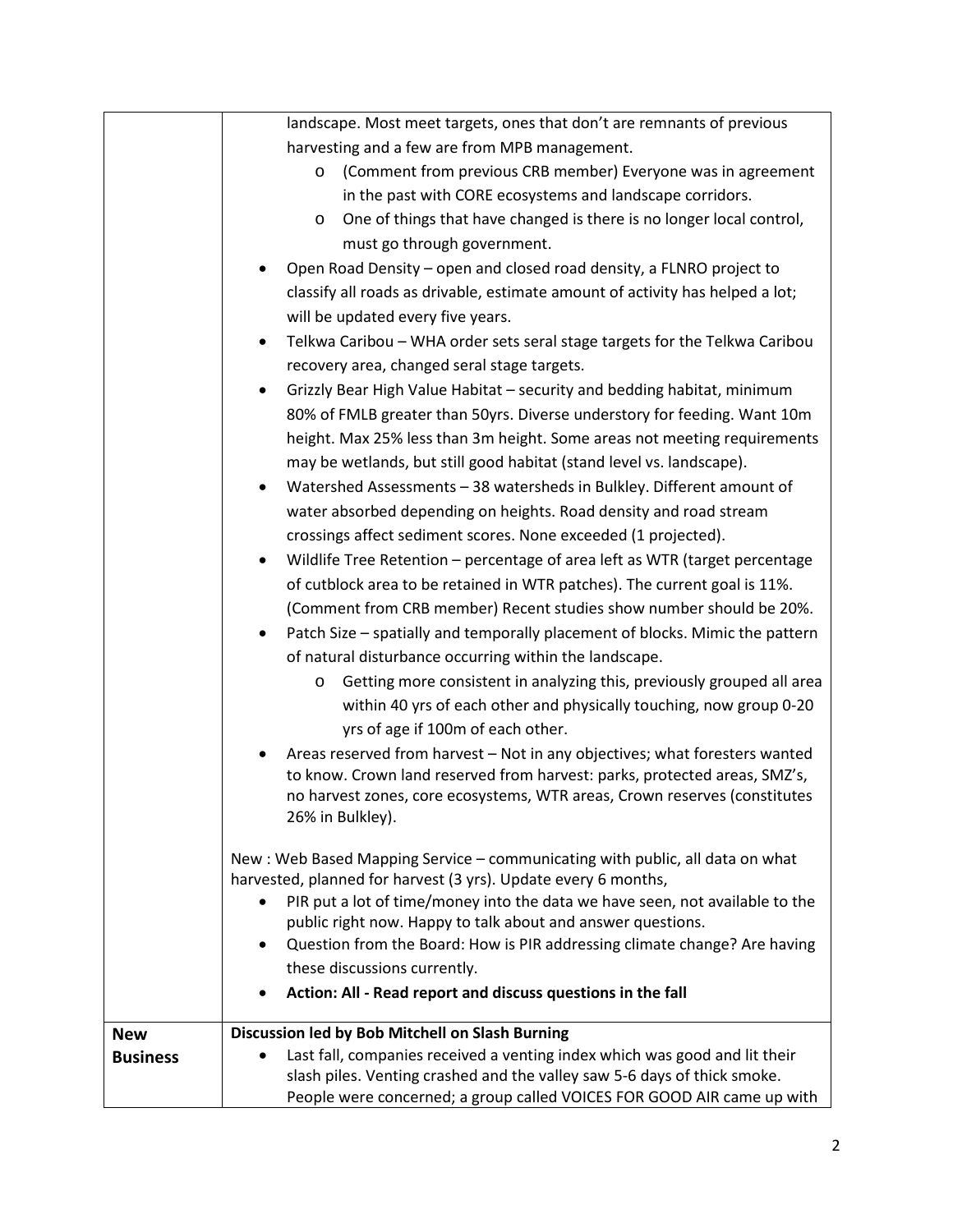|                      | recommendations (report emailed to members).<br>Slash is left over wood from logging that is piled up. An enormous amount is<br>accumulated, approximately 10 mill tons slash/year and most is burnt. The<br>numbers of piles in the Bulkley are estimated at 20,000, with 400,000 total<br>in BC, which release greenhouse gases (GHG), (1 kg wood ~2kg CO2) and<br>smoke when burnt. Approximately 20 mill tons of $CO2$ is released by slash<br>burning, which is equal to the total amount released from transportation in<br>the province.<br>Currently slash burning is Exempt from BC Carbon tax (recommending a<br>carbon tax) although the International committee of climate change says<br>forestry is carbon neutral.<br>Next 20-30 years is crucial for GHG. Smoke inhalation = health problems.<br>٠<br>Alternative ways to get rid of slash (convert to biochar (like charcoal),<br>$\bullet$<br>burying, stacking, and pellets).<br>Voices for Good Air recommend a moratorium on slash burning or a carbon<br>tax on wood burnt as slash.<br>Board Comment: Decomposition of the wood will release the same amount<br>٠<br>of GHG over time. This will not accomplish the goal if decomposition<br>releases GHG anyway. Answer: Slash Burning is the immediate release of $CO2$<br>and does make a difference in the short term <30 yrs.<br>Risk of wildfire is a factor (first 4-5 years especially)<br>٠<br>Have the health costs been quantified? Actually the effects of breathing<br>$\bullet$<br>smoke are quantified but not specifically smoke from slash burning. Board<br>Comment: How would this affect the industry? Could they just absorb the<br>cost and not change?<br>Comments from Alan Baxter: Switching from slash burning to another<br>method has been a push for a long time. Different methods have been tried<br>and industry is taking this seriously. There are usually alternative methods to<br>use some of the slash. Trying to keep revenue neutral is a big point. We have<br>been dealing with the slash for so long (over 50 years); it is hard to know<br>how leaving the piles will affect wildfires. There is some research on MPB<br>stands showing the early risk might not be as bad as thought.<br>No action asked of CRB, just a presentation of information |
|----------------------|-------------------------------------------------------------------------------------------------------------------------------------------------------------------------------------------------------------------------------------------------------------------------------------------------------------------------------------------------------------------------------------------------------------------------------------------------------------------------------------------------------------------------------------------------------------------------------------------------------------------------------------------------------------------------------------------------------------------------------------------------------------------------------------------------------------------------------------------------------------------------------------------------------------------------------------------------------------------------------------------------------------------------------------------------------------------------------------------------------------------------------------------------------------------------------------------------------------------------------------------------------------------------------------------------------------------------------------------------------------------------------------------------------------------------------------------------------------------------------------------------------------------------------------------------------------------------------------------------------------------------------------------------------------------------------------------------------------------------------------------------------------------------------------------------------------------------------------------------------------------------------------------------------------------------------------------------------------------------------------------------------------------------------------------------------------------------------------------------------------------------------------------------------------------------------------------------------------------------------------------------------------------------------------------------------------------------|
|                      | <b>Action: BVRC - Send report to new BVCRB members</b>                                                                                                                                                                                                                                                                                                                                                                                                                                                                                                                                                                                                                                                                                                                                                                                                                                                                                                                                                                                                                                                                                                                                                                                                                                                                                                                                                                                                                                                                                                                                                                                                                                                                                                                                                                                                                                                                                                                                                                                                                                                                                                                                                                                                                                                                  |
| <b>Action Items</b>  | <b>Trade Show</b>                                                                                                                                                                                                                                                                                                                                                                                                                                                                                                                                                                                                                                                                                                                                                                                                                                                                                                                                                                                                                                                                                                                                                                                                                                                                                                                                                                                                                                                                                                                                                                                                                                                                                                                                                                                                                                                                                                                                                                                                                                                                                                                                                                                                                                                                                                       |
| from last<br>meeting | The analysis of the long form results was sent out for review (amalgamated<br>$\bullet$<br>the two analyses).<br>Action: All - Review the analysis                                                                                                                                                                                                                                                                                                                                                                                                                                                                                                                                                                                                                                                                                                                                                                                                                                                                                                                                                                                                                                                                                                                                                                                                                                                                                                                                                                                                                                                                                                                                                                                                                                                                                                                                                                                                                                                                                                                                                                                                                                                                                                                                                                      |
|                      | <b>Operational Funding Update</b><br>No update from Wetzinkwa (usually hear back at end of June), just asked for<br>$\bullet$<br>\$1000 to cover trade show and fall fair, public liaison.<br>Positive feedback from District Manager, MOF, likely \$5000 or better<br>٠<br>Funds left: under \$3000 total<br>$\bullet$<br><b>Action: Ron and Karen talk to Tony</b><br>٠                                                                                                                                                                                                                                                                                                                                                                                                                                                                                                                                                                                                                                                                                                                                                                                                                                                                                                                                                                                                                                                                                                                                                                                                                                                                                                                                                                                                                                                                                                                                                                                                                                                                                                                                                                                                                                                                                                                                               |